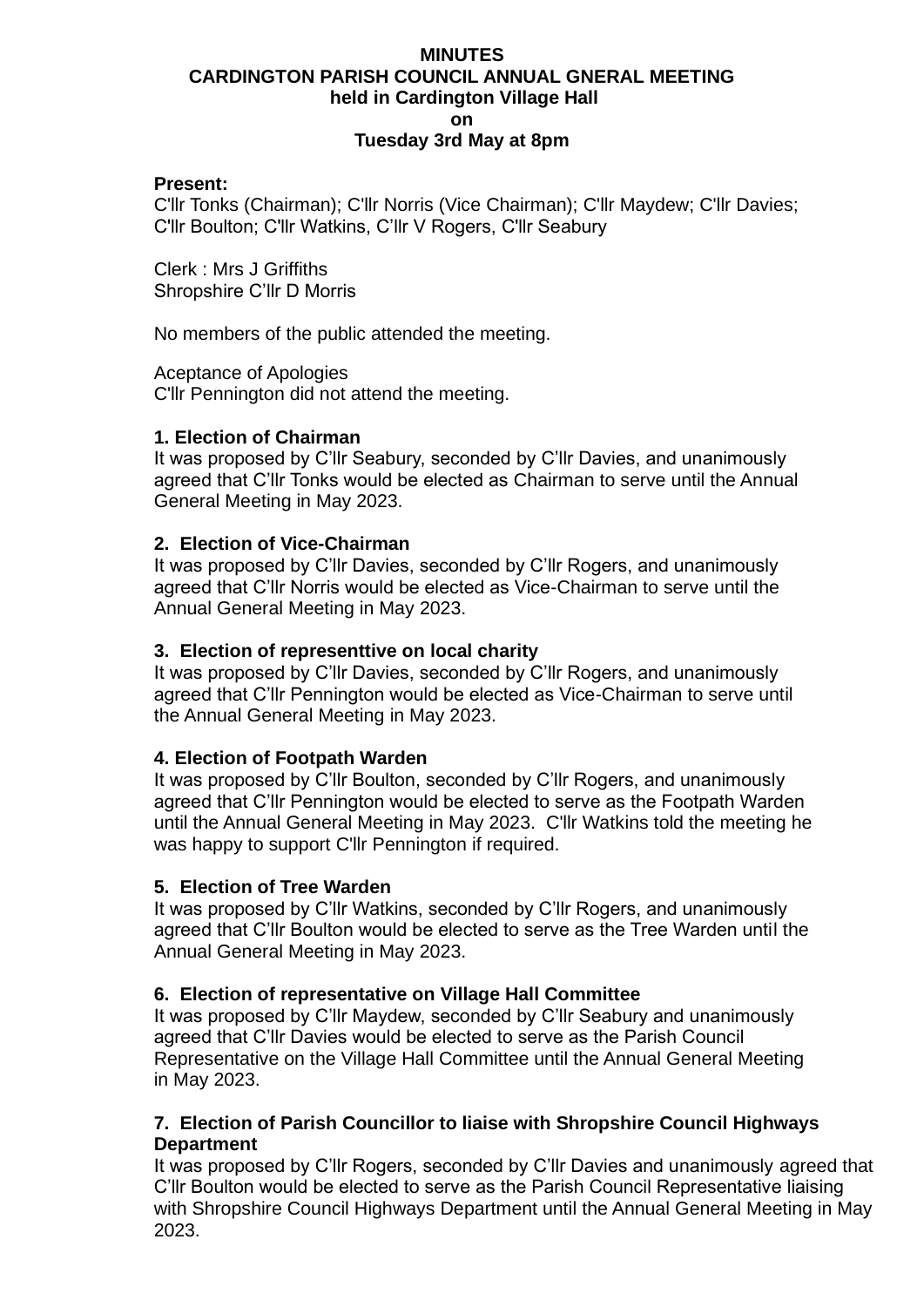# **8. Election of Councillors with delegated powers for Planning Applictions**

It was proposed by C'llr Tonks, seconded by C'llr Bulton and unanimously greed that C'llr Seabury and C'llr Norris would liaise with other Councillors and arrange site visits where necessary if planning applications required Parish Council comments between meetings.

# **9. Public Comments Limited to 15 minutes**

No members of the public attended the meeting..

# **10. Minutes of the meeting held on Tuesday 1st March 2022**

The Clerk had not included C'llr Seabury as being present at the meeting. His name was added to the Minutes. It was the proposed by C'llr Boulton, seconded by C'llr Rogers and unanimously agreed that the Minutes of the meeting held on 1st March provided a true and accurate record of the meeting.

# **11. Matters arising from the Minutes not shown on the Agenda**

C'llr Watkins told the March meeting that Shropshire Council Rights of Way Officers had visited the bridge on the footpath which was now closed as the bridge had been damaged. They had expressed concern at the amount of work involved in constructing a replacement bridge which may well be washed away again. They are now exploring the possibility of redirecting the public right of way to use a bridge on land in C'llr Watkins ownership. In the meantime the temporary closure of the footpath would be extended. C'llr Watkins told the May meeting that the position remained unchanged. He also told the meeting that the redirected part of the path would be "permissive" rather than a public footpath.

# **12. Broadband Uodate**

The Chairman told the meeting that SWS had now erected a receiver on the Village Hall and some cabling work had commenced. Some of the poles shared between BT and Western Power were causing delays getting wayleaves but connections to faster broadband in the Village is progressing and it was hoped this would soon be rolled out to those outside the immediate village.

# **13. Jubilee Celebrations**

C'llr Davies told the meeting that he had not managed to persuade the local resident to allow the Parish Council to position to topograph in a prominent position on his land.

A firework display will be held on the Caradoc.

A Sub Group of the Village Hall Committee are arranging a Street Party.

C'llr Norris told the meeting that they have planted two Oak trees in the Parish. It was agreed that a plague would be provided and the trees would be registered on the Queens Jubilee Site.

C'llr Norris told the meeting that a road run was being organised for Saturday  $4<sup>th</sup>$  June. Any vehicle, including tractors was welcome to take part in the run around roads in the Parish.

# **14. Finance**

# **a. Approve 2021/22 Accounts**

The Internal Auditor has checked and approved the Accounts. The Clerk circulated copies of the income and payments for the financial year and the year end bank reconciliation showing a balance at the bank at the end of the financial year totalling . £10,923.92 This includes the following:-

| <b>Burial Fees</b>       | £3,030.00 |
|--------------------------|-----------|
| <b>Transparency Fund</b> | £ 293.12  |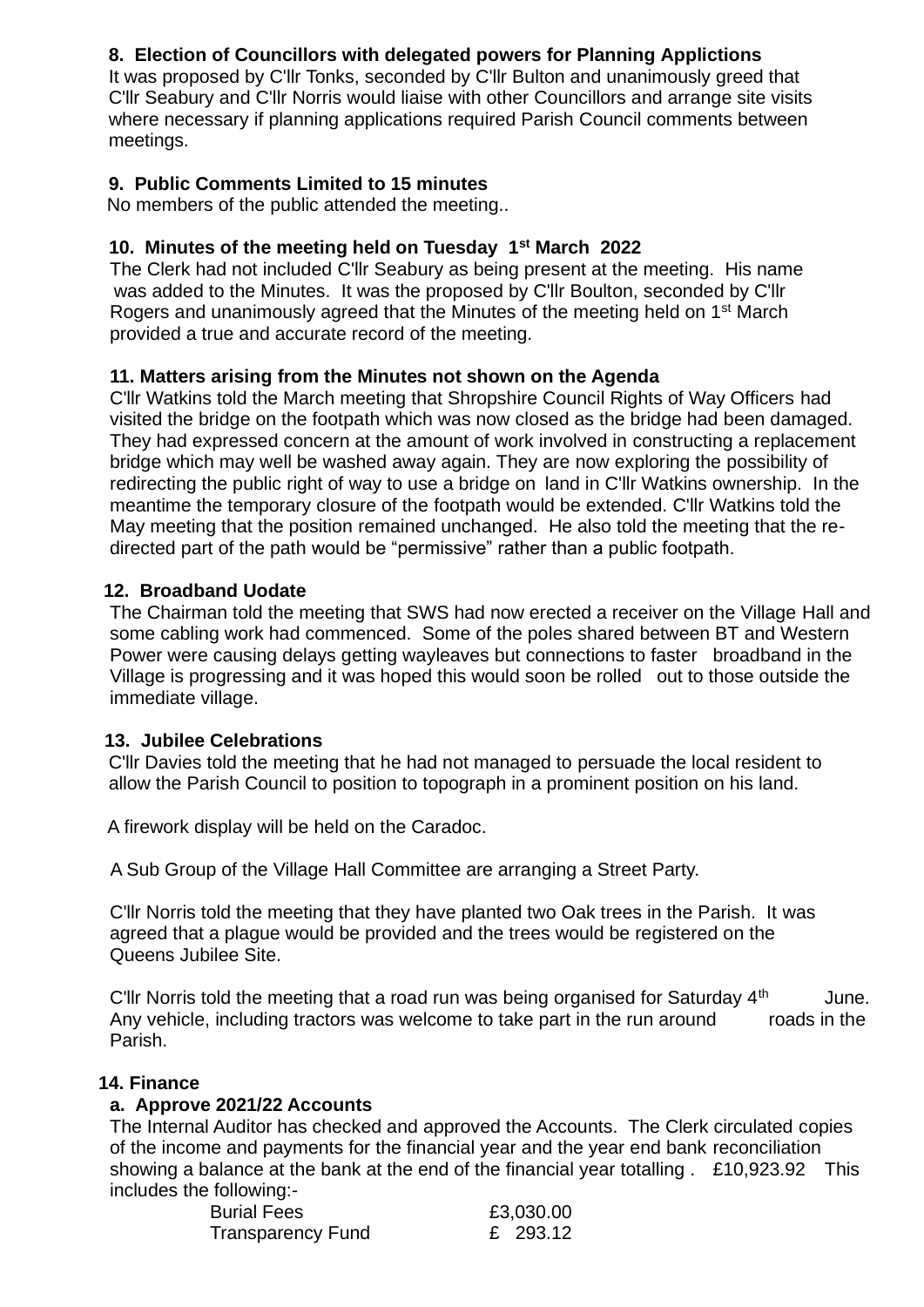| CIL                         | £1,599.16 |
|-----------------------------|-----------|
| Neighbourhood Fund          | £1,555.46 |
| Matched Funding EMG balance | 11.00     |
| <b>Balance of PC funds</b>  | £4435.18  |

£643.63 VAT on 2021/22 payments will be reclaimed and added to the 2022/23 income when received.

It was proposed by C'llr Boulton, seconded by C'llr Davies and unanimously agreed that this provided a true reflection of the Parish Councils financial status at the year end.

# **b. Agree Annual Governance Statement - Chair and Clerk to sign**

The figures on the Annual Governance statement were a true record of the financial position as reported in Item 13a. It was proposed by C'llr Seabury, seconded by C'llr Rogers and unanimously agreed that this provided a true reflection of the Parish Councils financial status at the year end. It was proposed by C'llr Norris,,seconded by C'llr Watkins and unanimously agreed that the Clerk and Chairman would sign the Annual Governance Statement which had been approved by the Internal Auditor.

# **c. Agree Application for Exempt Status from full audit for the 2021/22 Accounts**

Although this has been previously agreed at earlier Parish Council Meetings the External Auditor asked for this to be agreed at a Parish Council Meeting after 31<sup>st</sup> March. It was proposed by C'llr Boulton, seconded by C'llr Norris and unanimously agreed that the Clerk would apply for exempt status.

# **d. Invoices to pay:**

 Clerk Salary and Expenses Apr/May. £419.82 Cheque No. 100362 in the sum of £419.82.

On 8.3.22 the Clerk received the new pay scales with effect from April 2021. The salary point agreed for the Clerk means there is an increase of 25p per hour. This will mean an increase of £52 for the year, making the Clerk's salary £3,052 whereas it was £3,000 when setting the precept.

HMRC Tax due on Clerk's salary £101.60, Cheque No 100363 in the sum of £101.60 L. Pardoe Internal Auditor fee £50. Cheque no. 100364 in the sum of £50 SALC Affiliation fee 1.4.22 – 31.3.23 £231.04. Cheque No 100365 in the sum of £231.04

 SALC 50% of the account for the Clerk to attend Audit Update Training (shared with All Stretton, Smethcott & Woolstaston Parish Council) £15. Cheque No.100366 in the sum of £15

 It was proposed by C'llr Norris, seconded by C'llr Seabury and unanimously agreed that the above accounts be paid.

### **e. Bank Reconciliation**

The Clerk circulated the bank reconciliation showing a balance of £18,105.46 held at bank after payment of the above accounts and income received after 1<sup>st</sup> April 2022. The balance of £18,105.46 includes the £7,260 precept paid and £738.90 Neighbourhood fund paid. The balance includes the following sums:-

£3,030.00 Burial fees

£ 293.12 balance in the Transparency fund

£1,599.16 CIL Money

£2,294.36 Neighbourhood Fund

£1,500.00 Matched Funding EMG

£ 11.00 Balance Matched Funding 2021/22

£9,377.82 PC Funds

The Clerk told the meeting that Shropshire Council had approved the application for £1,500 Matched EMG Funding for 2022/23. This is likely to be paid less £11 underspend on matched funding in 2021/22. When this is received it will be added to the income for 2022/23

It was proposed by C'llr Watkins, seconded by C'llr Davies and unanimously agreed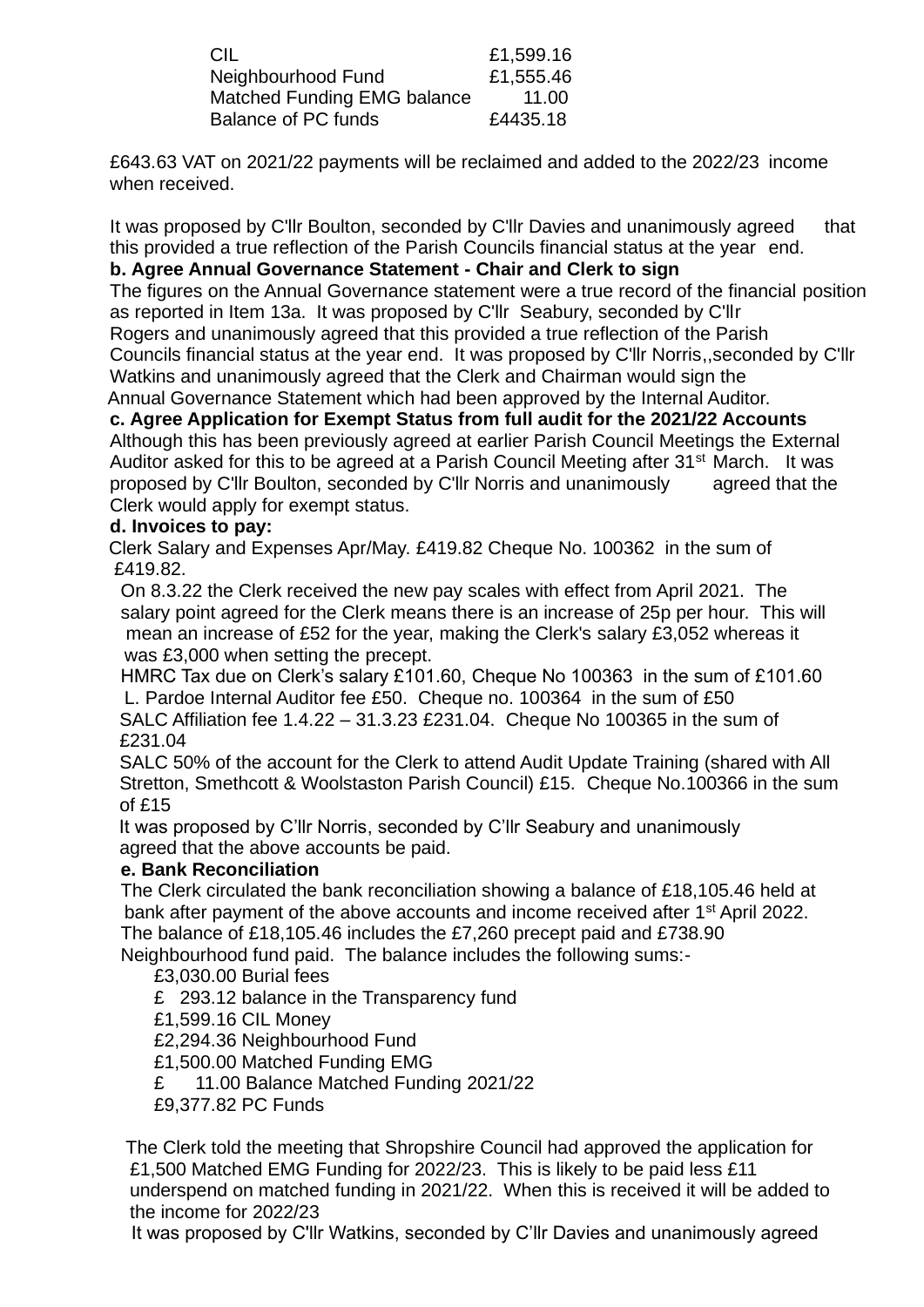that this was an accurate record of the financial position. The Chairman then signed the bank reconciliation and the bank statement.

## **15. Highways**

# **a. Highways Maintenance scheme: update.**

 The contractor has completed and been paid for the Highways Maintenance Work for 2021/22.

 The Contractor had written to the Clerk to confirm that he will not be able to carry out the work in 2022/23.

 Jeremy Dale has agreed to carry out this work in the 2022/23 financial year. The Clerk gave C'llr Norris his contact details.

# **b. Progress on Highway Matters reported**

Numerous reports have been made over a long periods both to the Police and Shropshire Council concerning the abandoned vehicle which is in a layby on the road leading from Broome to Kenley. C'llr Noris told the meeting that the vehicle has now been collected.

Highway Matters reported at the March Meeting:-

- A culvert is broken opposite the property known as Montana on the road leading from Cardington to Leebotwood (approximately 300 yards from Cardington Village). There is also a blocked drain some 300 yards further up the road. C'llr Boulton to report on the new Shropshire Council on line reporting system.
- There is serious flooding on the road from Gretton to Plaish. C'llr Boulton to report on the new Shropshire Council on line reporting system.
- At Comley on the junction to Botvyle a tree has fallen and the tree roots moved to expose a large gap between the road edge and the stream. C'llr Boulton to report on the new Shropshire Council on line reporting system.
- The steps on the public footpath opposite Comley Farm have a row of steps on the track up to the Lawley. These are in a dangerous condition. The Clerk reported this to Shropshire Council Public Rights of Way Team and C'llr Seabury told the meeting that the repairs were carried out.

C'llr Boulton told the meeting that he had arranged a meeting the following evening with senior representatives of Shropshire Council Highways Department and intended to do a tour of the Parish pointing out all the defects. C'llr Bulton thanked Shropshire Councillor Dan Morris for helping to expedite the meeting.

### **c. Any further Highway Matters**

C'llr Boulton was given extra highway matters to add to the list for the meeting the following evening.

It was agreed that the portflio holder for highways would be invited to attend the July meeting.

### **16. SALC/Chairman's Briefing – Update by Chairman (C'llr Tonks)**

The Chairman told the meeting that he is invited to attend Zoom meetings every two months which he finds very interesting. At the last meeting John Campion, the Police and Crime Commissioner gave a presentation. Additional police officers have now been appointed. There is as concentration on speed enforcement in the County. Pontesbury Parish Council have installed new camera number plate recognition camera to record speeds and offenders. This is a trial and no action. other than warning notices to owners of vehicles offending or recording exceptional speed, will be taken against offenders.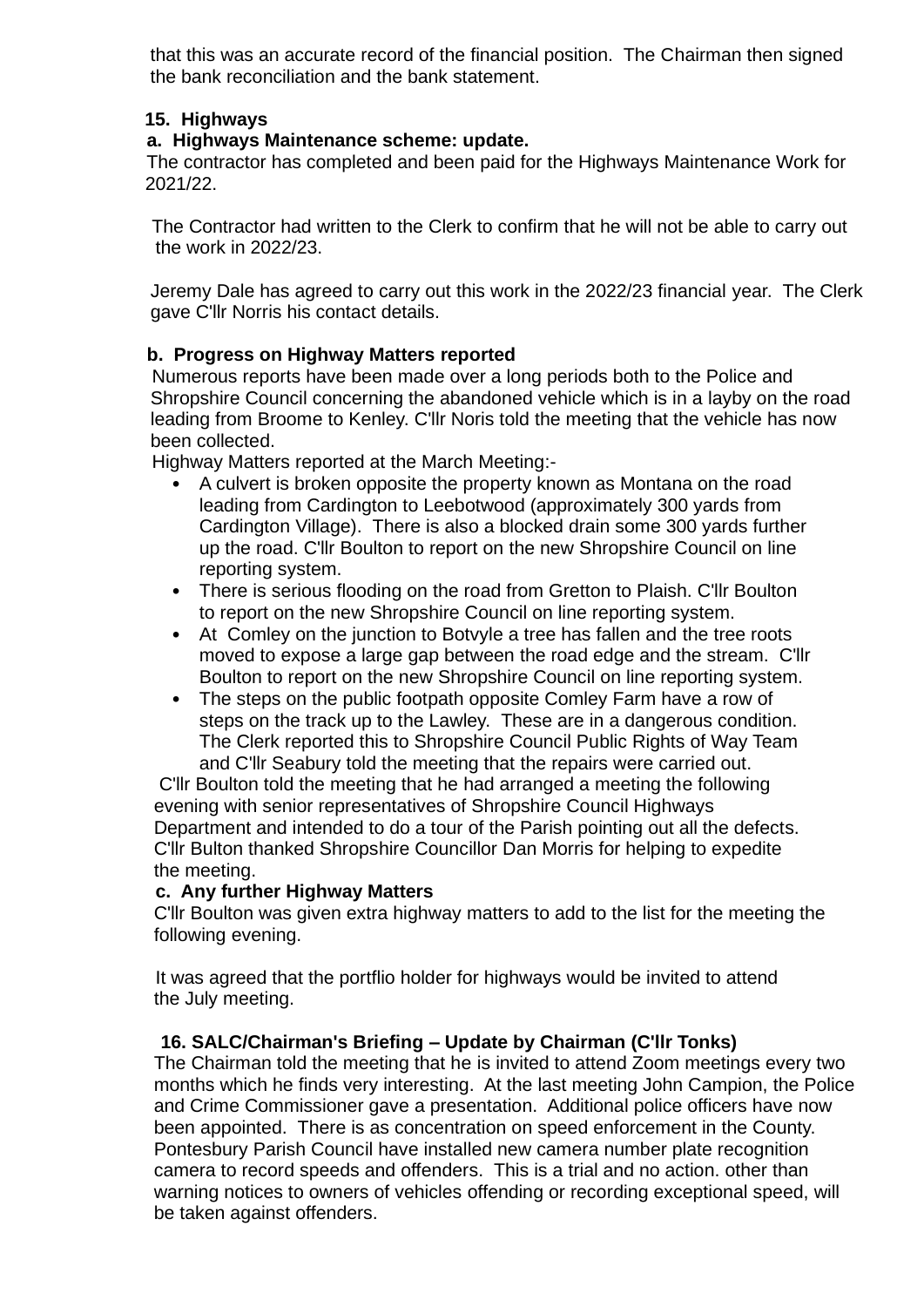# **17. Correspondence**

The Clerk circulates all correspondence as it is received.

# **18. Planning:**

# **a. Decisions on previously discussed applications:**

**21/04818/FUL** – Proposed Exception Site Dwelling south of Alderwood Caravan, Wilstone. The application had been circulated to Councillors prior to the November meeting. Councillors carried out a site visit. It was unanimously agreed that the Parish Council would support the application and would make the following comments:-

Councillors ,carried out a site visit and the application was discussed at the Parish Council meeting on 2nd November. The Parish Council supported the application for a local needs dwelling but did make comments regarding the cladding. The Clerk told the May Meeting that this is shown on the website as "pending consideration" **21/05808/FUL** - Caradoc View, Hollyhurst.- Erection of two storey extension and link,renovation of existing dwelling and erection of detached garage. Circulated to Councillors on 3.12.21. It was reported at the January meeting that Councillors had carried out a site visit. It was proposed by C'llr Davies, seconded by C'llr Seabury and unanimously agreed that the Parish Council had no objections to this application. The Clerk told the March Meeting that this is shown on the website as "pending consideration" However, the Clerk told the March meeting that she had now received an e mail from the Case Officer stating that the recommendation was likely to be for refusal and asking the Parish Council to clarify why they had no objection. It was proposed by C'llr Boulton, seconded by C'llr Davies that the Clerk would notify the Case Officer that the Parish Council when reaching the decision that they had no objection did not consider that there was any planning reason for objection and although the extension was quite large care had been taken not to have windows overlooking the two neighbouring properties and the Parish Council had no objection to the material being used. . On 8<sup>th</sup> March the Clerk had circulated the notice saying the application had been withdrawn.

 **21/06016/FUL** – Land South of Plaish Park, Plaish – erection of a local need affordable dwelling and single garage, alternations to vehicular access. Circulated to Councillors on 13<sup>th</sup> January. The application was discussed at the January meeting. It was proposed by C'llr Boulton, seconded by C'llr Norris and unanimously agreed that the Parish Council were happy with the location and the proposal was in keeping with nearby properties and the Parish Council would support this application. The Clerk told the May meeting that this is shown on the web site as "pending consideration".

 **22/00575/COU -** Three Oaks, Hollyhurst – Change of use from agricultural land to garden adjoining existing garden. .This application was received and forwarded to Councillors on 21st February. This application was discussed at the March meeting when it was proposed by C'llr Seabury, seconded by C'llr Boulton and unanimously agreed that the Parish Council had no objection to this application. The Clerk told the May meeting that this application had been approved on 5.4.22

### . **b. Applications considered between meetings using delegated powers**

**22/00980/FUL -** Gretton Lodge, Cardington – conversion of 2 No. stables to a holiday let together with small rear extension to include a balcony at first floor and new rear roof to the existing house conservatory. This application was circulated to all Councillors on 12th March. The Parish Council had no objection and supported this application.

 **c. Clerk to report any other planning before matters including any new planning applications received just the meeting.** 

No further applications had been received.

.